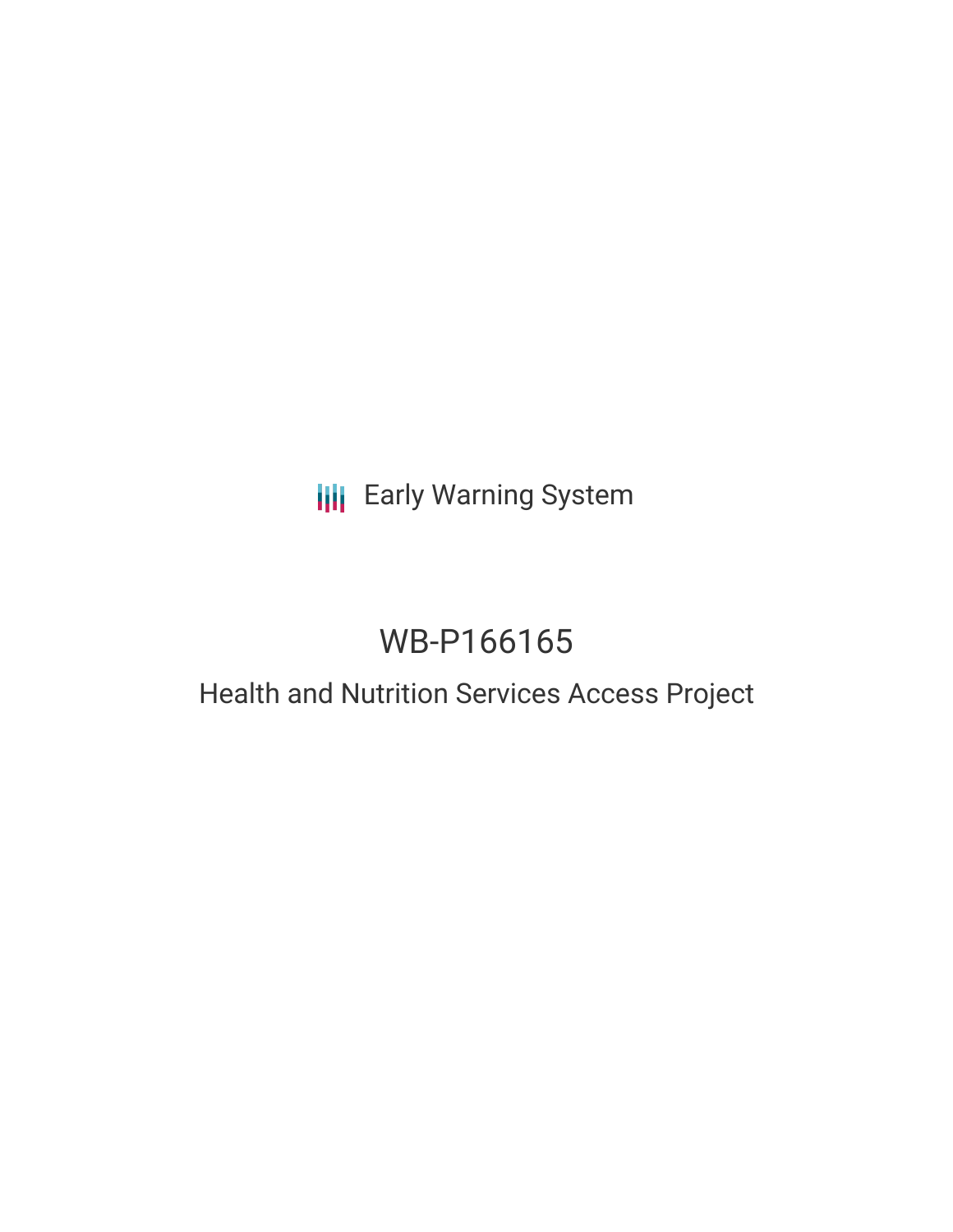

#### **Quick Facts**

| <b>Countries</b>               | Laos                        |
|--------------------------------|-----------------------------|
| <b>Financial Institutions</b>  | World Bank (WB)             |
| <b>Status</b>                  | Proposed                    |
| <b>Bank Risk Rating</b>        | B                           |
| <b>Borrower</b>                | Government of Laos          |
| <b>Sectors</b>                 | <b>Education and Health</b> |
| <b>Investment Type(s)</b>      | Loan                        |
| <b>Investment Amount (USD)</b> | \$15.00 million             |
| <b>Loan Amount (USD)</b>       | \$15.00 million             |
| <b>Project Cost (USD)</b>      | \$30.00 million             |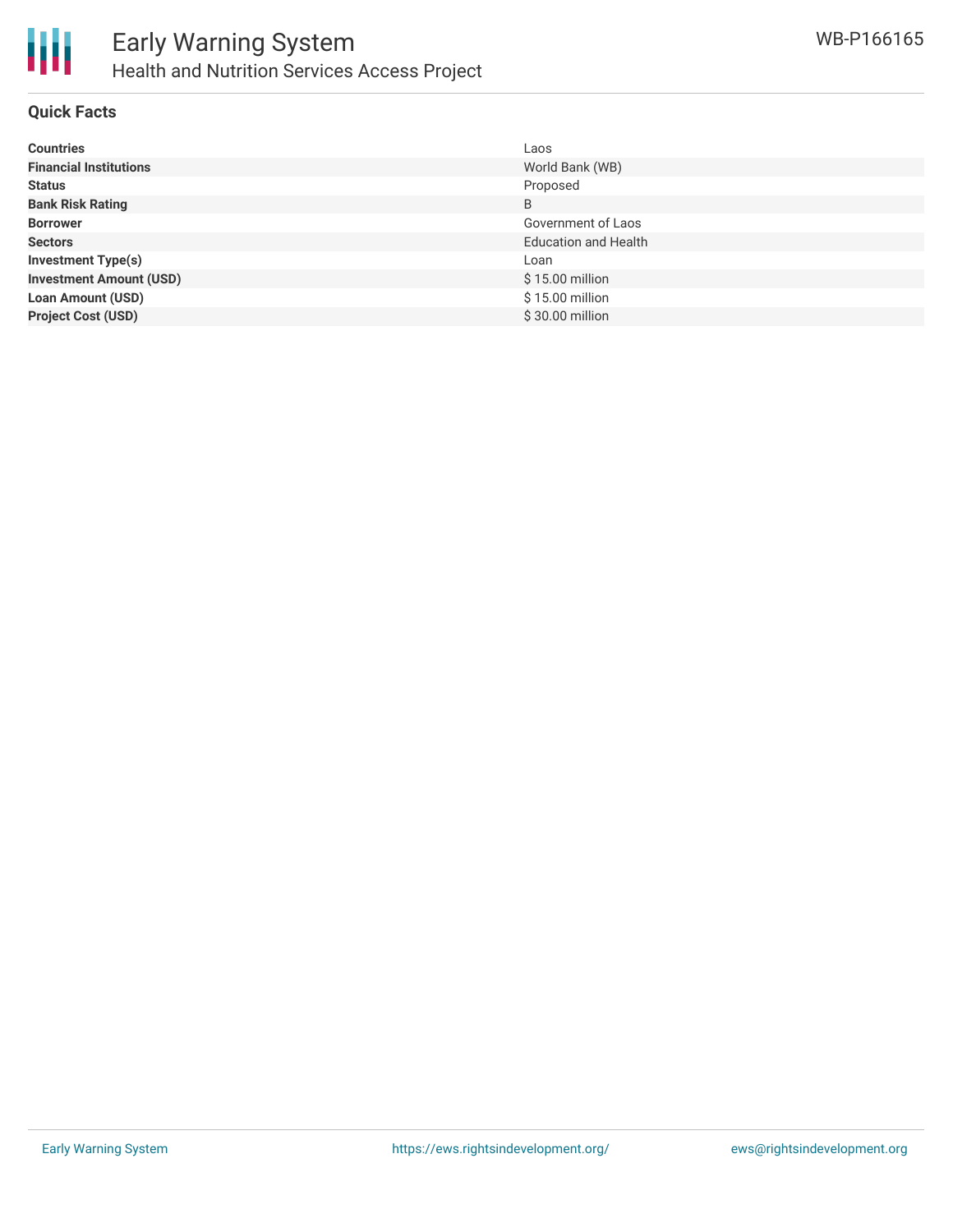

## **Project Description**

No project description as of this date.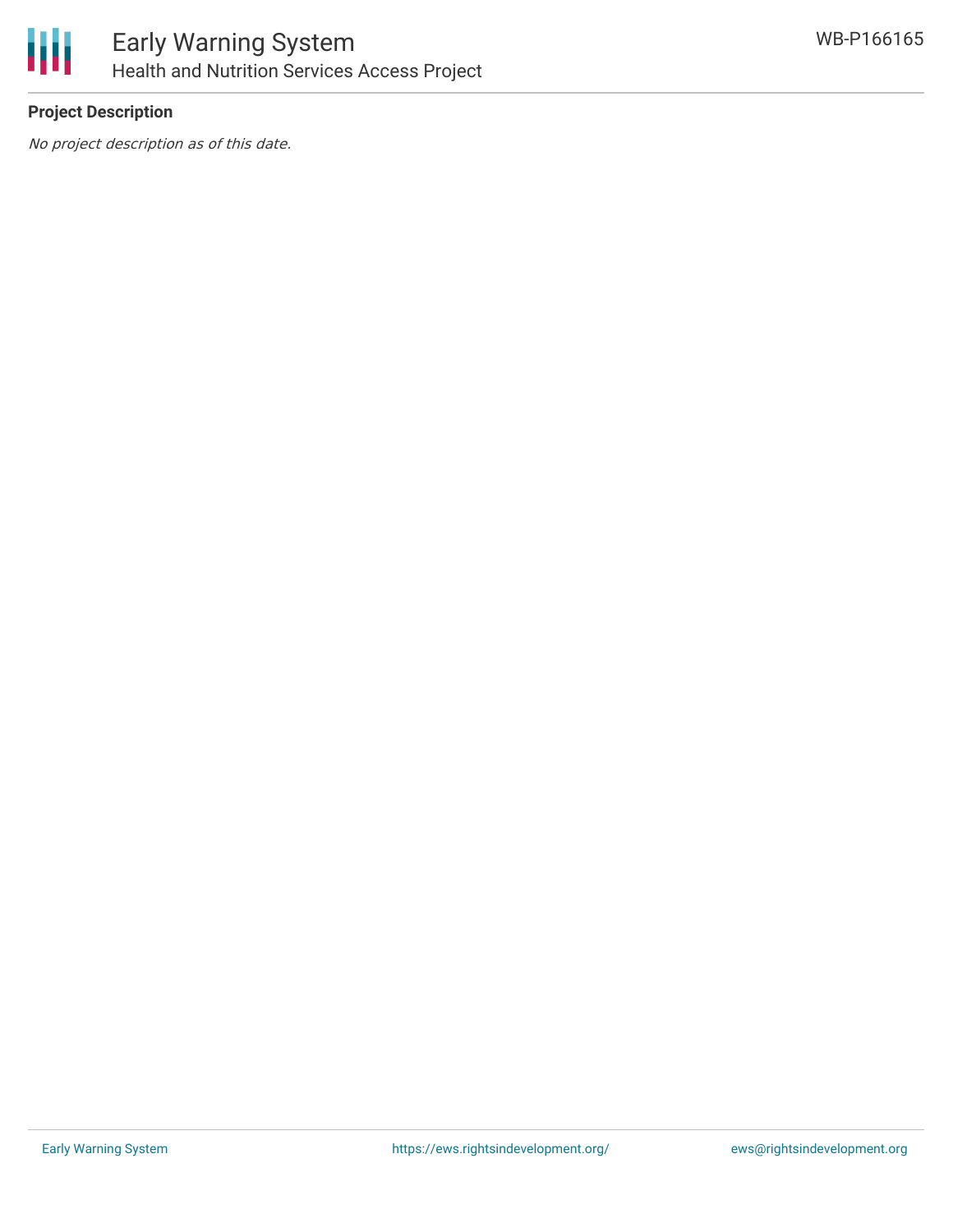

### **Investment Description**

World Bank (WB)